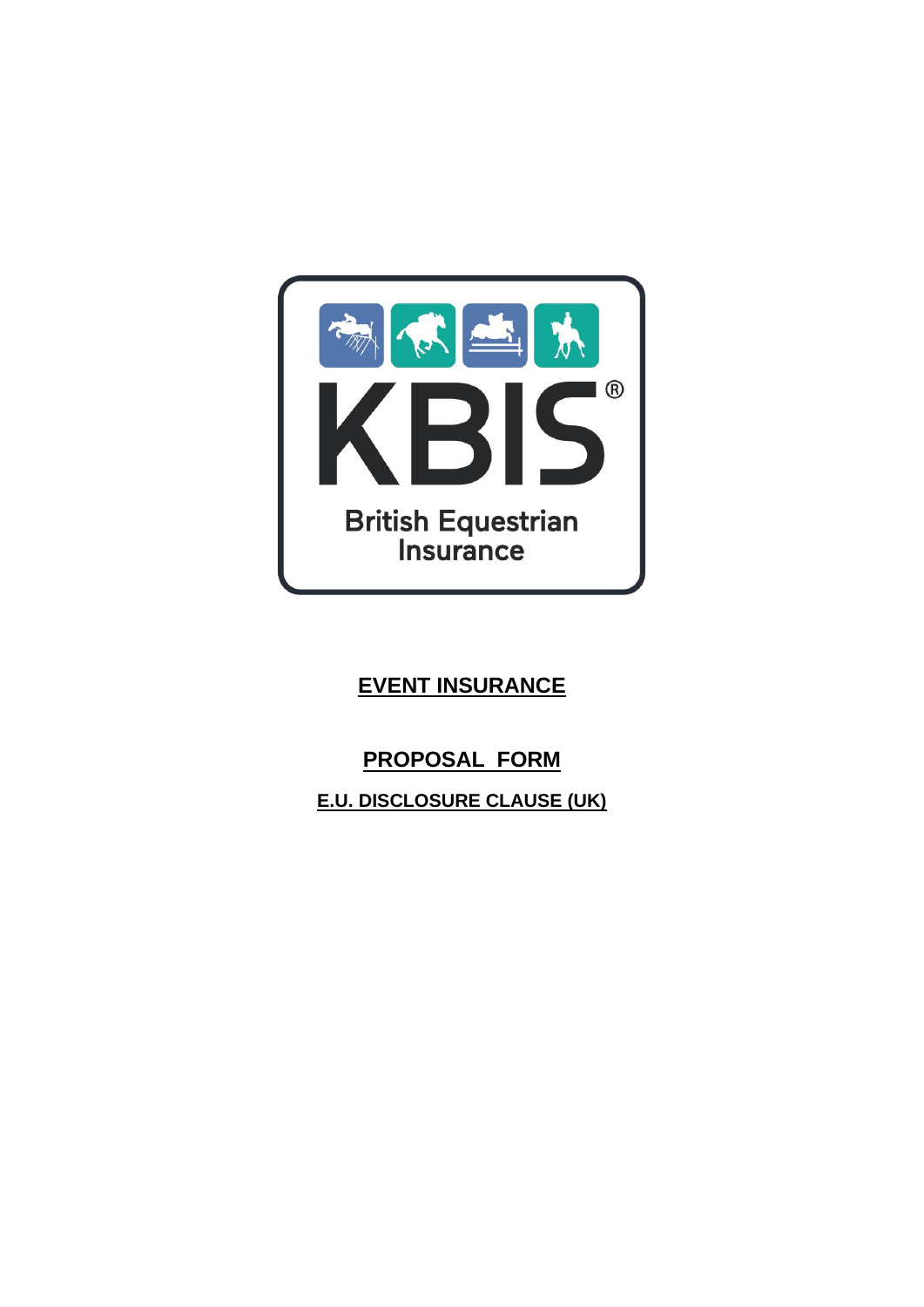## Secretary's or Organiser's Name & Address

| Tel No:  Fax No:                                                                                                                      |        |
|---------------------------------------------------------------------------------------------------------------------------------------|--------|
|                                                                                                                                       |        |
|                                                                                                                                       |        |
|                                                                                                                                       |        |
|                                                                                                                                       |        |
|                                                                                                                                       |        |
|                                                                                                                                       |        |
|                                                                                                                                       |        |
| Have all the necessary arrangements for successful fulfilment of the Event been undertaken?                                           | YES/NO |
| Have all necessary licences, visas and permits and authorisations been obtained and contractual arrangements been made in<br>writing? | YES/NO |
| Do you undertake to make all such remaining arrangements within good time and confirmed in writing prior to the Event?                |        |
| (NB: Cover is subject to all arrangements being confirmed in writing within good time prior to the Event)                             | YES/NO |

# **ONLY FILL IN THE SECTIONS REQUIRED**

### **PUBLIC LIABILITY INCLUDED/NOT INCLUDED**

(NB: Pony Club Events and all Events affiliated to BHDTA, BSJA and British Dressage are automatically covered)

Certain hazardous activities are excluded.

You are requested to recommend on your entry form that all participants have their own personal liability insurance. This policy only covers the organisers.

Limit of Indemnity required: £1,000,000 / £2,000,000 / £5,000,000

Estimated number of participants: ………………………………. Estimated number of spectators: …………………………… Please give details of any non-equestrian activities:………………………………………………………………………………………... ……………………………………………………………………………………………………………………………………………………..

NB If cover is taken under this Section you must also take Employers' Liability cover

### **EMPLOYERS' LIABILITY INCLUDED/NOT INCLUDED**

NB: Pony Club Events, BHDTA Affiliated Events and British Dressage Affiliated Days are automatically covered)

Limit of Indemnity: £10,000,000

This insurance is in respect of all employees and voluntary helpers. You are required by law to effect this cover if you have employees.

Number of employees/helpers ……………….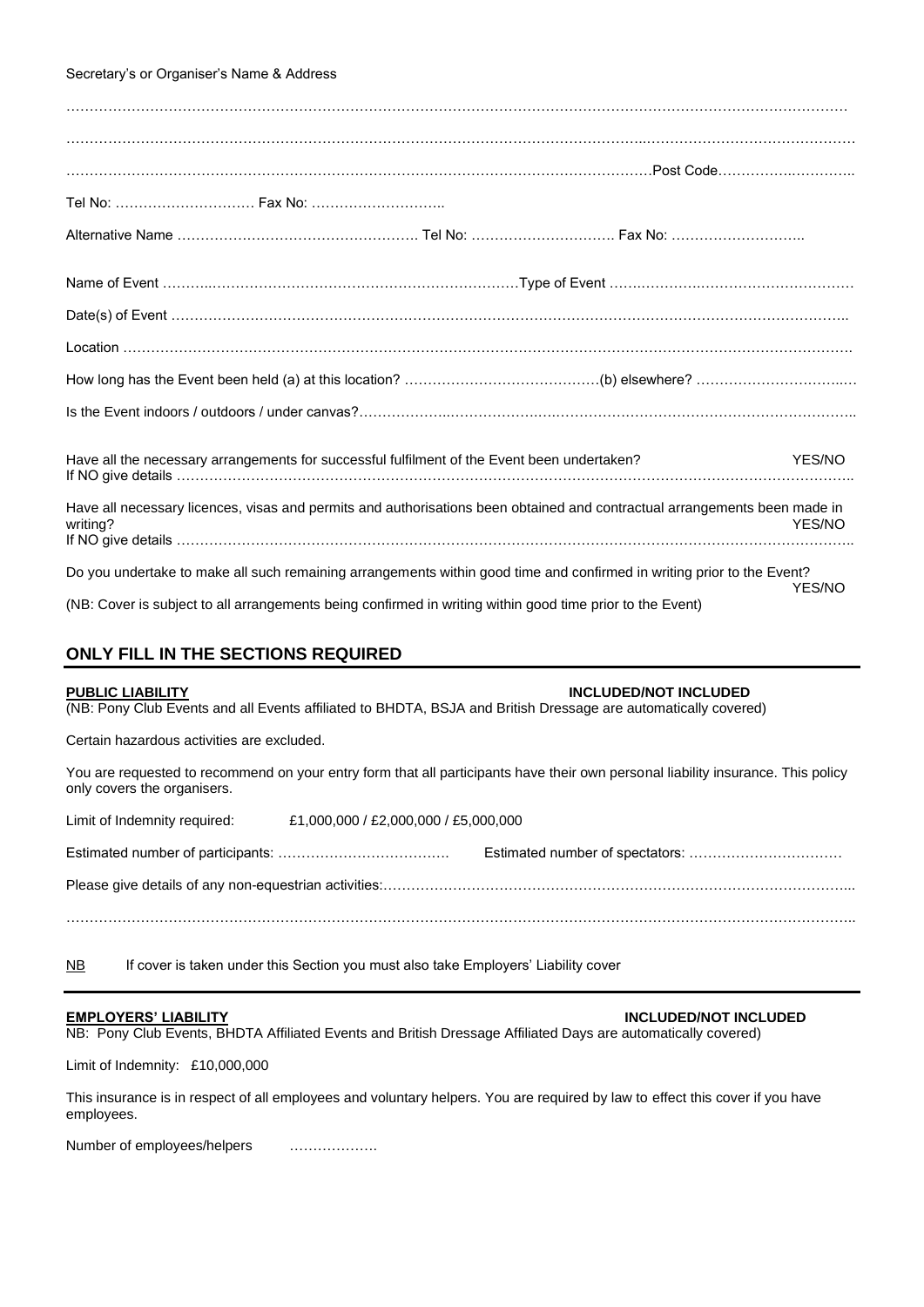|                    |                                                                                                       | Total Sum Insured £ |
|--------------------|-------------------------------------------------------------------------------------------------------|---------------------|
| f.                 | Miscellaneous Equipment. Please give details                                                          | $E$                 |
| е.                 | Jumps (excluding breakage whilst in use)                                                              | $E$                 |
| d.                 | <b>Trailers and Caravans</b>                                                                          | $E$                 |
| c.                 | <b>Cups and Trophies</b><br>(schedule of items and values to be provided)                             | $E$                 |
| b.                 | Contents therein                                                                                      | $E$                 |
| a.                 | Marquees and Tents (maximum value £50,000 any<br>one item unless specially agreed)                    | $E$                 |
|                    | Please note Sums Insured are "as new replacement". It is important to insure the full value plus VAT. | (Replacement Value) |
| <b>Sum Insured</b> |                                                                                                       |                     |
|                    | Any physical loss or damage - Excess £250 -<br>tents and marquees<br>all other claims<br>£100 -       |                     |

# **CASH IN TRANSIT CASH IN TRANSIT CASH IN TRANSIT**

Covers money at events, whilst in transit and/or at occupied private dwellings of organisers.

| Warranties:                                                                                                                                                                   | Transits £2,500 - £ 5,000 to be accompanied by at least 2 able-bodied adults<br>Transits £5,000 - £10,000 to be accompanied by at least 3 able-bodied adults |                                                         |        |                                     |                                  |
|-------------------------------------------------------------------------------------------------------------------------------------------------------------------------------|--------------------------------------------------------------------------------------------------------------------------------------------------------------|---------------------------------------------------------|--------|-------------------------------------|----------------------------------|
|                                                                                                                                                                               |                                                                                                                                                              | Personal Accident Assault cover is included as follows: |        |                                     |                                  |
| Death, Loss of Eyes and/or Limbs and Permanent Total Disablement<br>£5,000<br>Temporary Total Disablement from usual occupation £50.00 per week (limited to 104 weeks in all) |                                                                                                                                                              |                                                         |        |                                     |                                  |
|                                                                                                                                                                               | Total amount carried during the Show                                                                                                                         |                                                         | £      |                                     |                                  |
|                                                                                                                                                                               | Maximum amount at risk at any one time                                                                                                                       |                                                         |        |                                     | (maximum amount allowed £10,000) |
|                                                                                                                                                                               |                                                                                                                                                              | Is a Security Company involved in the transit of money  | YES/NO |                                     |                                  |
|                                                                                                                                                                               | money as soon as it is in their possession?                                                                                                                  | Does the Security Company accept responsibility for the | YES/NO | If 'NO' please give details         |                                  |
|                                                                                                                                                                               | Do you bank regularly during the Event?                                                                                                                      |                                                         |        | YES/NO if 'YES' please give details |                                  |
|                                                                                                                                                                               | What other security arrangements have been made?.                                                                                                            |                                                         |        |                                     |                                  |
| Please note that written references are required for all paid employees carrying cash (not officials or volunteers)                                                           |                                                                                                                                                              |                                                         |        |                                     |                                  |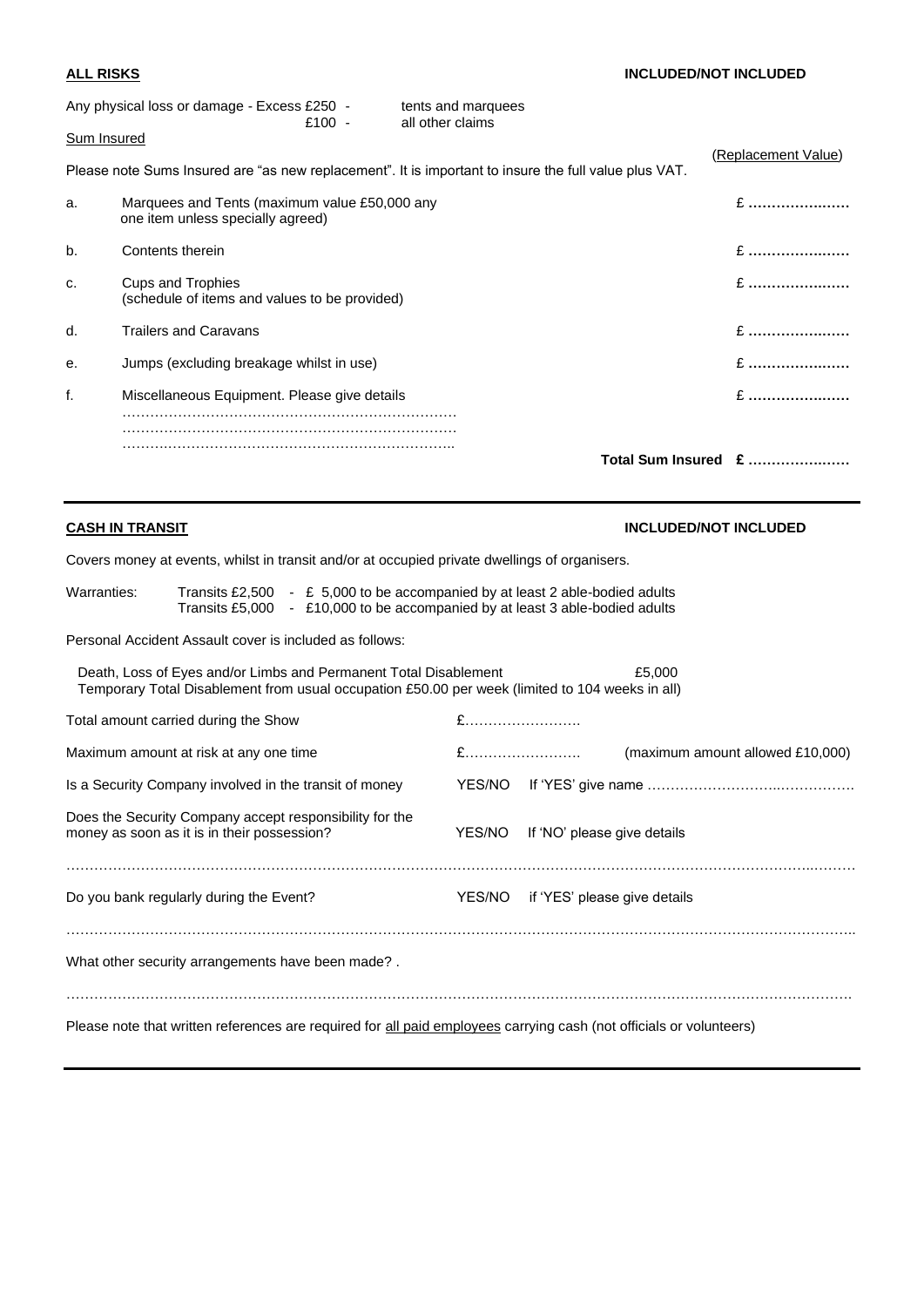Certain officials at BSJA Affiliated Shows are automatically covered - please see BSJA Year Book All officials and helpers at British Dressage events and BHDTA Affiliated National Events are automatically covered To cover all unpaid helpers - Judges, Stewards, Doctors, Veterinary Surgeons, Farriers and the like Benefits (One Unit) - £5,000 Death, Loss of Eyes and/or Limbs and Permanent Total Disablement £ 50 per week Temporary Total Disablement from usual occupation (limited to 104 weeks in all) Temporary Total Disablement benefit is restricted to £100 per week maximum for persons not in gainful employment. Maximum 6 units per person. Age limits 16 - 75 years Total number of unpaid helpers (excluding BSJA Officials) ………………….

Number of units per person measured with the contract of the contract of the contract of the contract of the contract of the contract of the contract of the contract of the contract of the contract of the contract of the c

### **GENERAL QUESTIONS**

In respect of any of the risks proposed:

| $\mathbf{1}$ .                                                       | Have you sustained any loss or damage in the past 5 years? | YFS/NO |  |  |
|----------------------------------------------------------------------|------------------------------------------------------------|--------|--|--|
| 2.                                                                   | Has any insurer ever declined to provide a quotation       | YES/NO |  |  |
| 3.                                                                   | Is any other insurance in force in respect of this Event?  | YES/NO |  |  |
| If the answer is 'YES' to 1, 2 or 3 above please give details below: |                                                            |        |  |  |
|                                                                      |                                                            |        |  |  |
|                                                                      |                                                            |        |  |  |
|                                                                      |                                                            |        |  |  |
|                                                                      |                                                            |        |  |  |

………………………………………………………………………………………………………………………………………..……………

It is important that this proposal is fully completed for the Sections required. Questions not answered whether relevant or not will delay quotation. If you are unsure how to answer a particular question please contact **KBIS British Equestrian .** If you do not answer the questions in full Underwriters will not be able to assess the risk fully and may charge a higher premium than necessary.

NB 1: Cover under the Liability, All Risks and Money Section applies from the date you accept the quotation or 2 months prior to the Show, whichever is the later, and continues for 2 months after the Show if required.

NB 2: This proposal form cannot be used to provide an annual policy.

NB 3: Cover is subject to all arrangements, authorisations, contracts, visas and permits, being confirmed in writing

### **PROPOSERS DECLARATION**

## **Important - Information you have given us.**

In deciding to accept this insurance and in setting the terms and premium, we will rely on the information you have given us. You must take care when answering any questions we ask by ensuring that all information provided is accurate and complete.

If we establish that you deliberately or recklessly provided us with false or misleading information we will treat the insurance as if it never existed and decline all claims.

If we establish that you carelessly provided us with incorrect or incomplete information that we have relied upon in accepting the insurance and setting its terms and premium we may;

• treat the insurance as if it had never existed and refuse to pay all claims and return the premium paid. We will only do this if we provided you with insurance cover which we would not otherwise have offered;